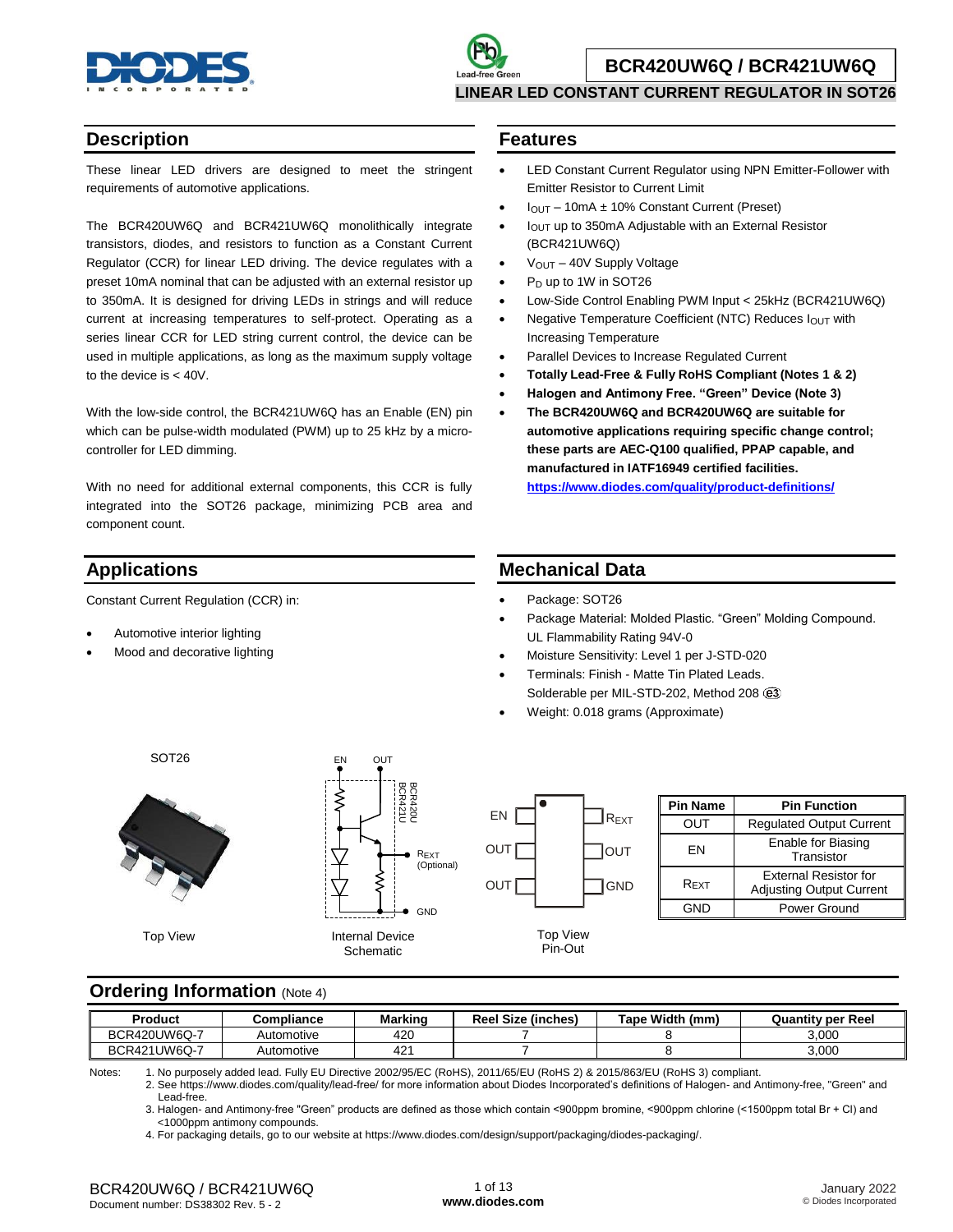

## **Marking Information**



Date Code Key

| ----------- |      |     |      |      |      |      |      |      |      |      |      |            |
|-------------|------|-----|------|------|------|------|------|------|------|------|------|------------|
| Year        | 2016 |     | 2022 | 2023 | 2024 | 2025 | 2026 | 2027 | 2028 | 2029 | 2030 | 2031       |
| Code        |      | .   |      |      |      | M    | N    |      | ∽    |      |      |            |
|             |      |     |      |      |      |      |      |      |      |      |      |            |
| Month       | Jan  | Feb | Mar  | Apr  | May  | Jun  | Jul  | Aug  | Sep  | Oct  | Nov  | <b>Dec</b> |
| Code        |      |     |      |      |      |      |      |      |      |      |      | ◡          |

## Absolute Maximum Ratings (Voltage relative to GND, @T<sub>A</sub> = +25°C, unless otherwise specified.)

| Characteristic                        |            | Symbol       | Value | <b>Unit</b> |  |
|---------------------------------------|------------|--------------|-------|-------------|--|
| Enable Voltage                        | BCR420UW6Q |              | 40    |             |  |
|                                       | BCR421UW6Q | <b>VEN</b>   | 18    |             |  |
| Output Current                        |            | <b>I</b> OUT | 500   | mA          |  |
| Output Voltage                        |            | VOUT         | 40    |             |  |
| Reverse Voltage Between all Terminals |            | $V_{R}$      | 0.5   |             |  |

### **Thermal Characteristics** (@T<sup>A</sup> = +25°C, unless otherwise specified.)

| <b>Characteristic</b>                                    |                                                         | Symbol          | Value           | Unit |  |
|----------------------------------------------------------|---------------------------------------------------------|-----------------|-----------------|------|--|
|                                                          | (Note 5)                                                |                 | 1.190           | mW   |  |
| Power Dissipation                                        | (Note 6)                                                | P <sub>D</sub>  | 912             |      |  |
| Thermal Resistance, Junction to Ambient                  | (Note 5)                                                |                 | 105             |      |  |
|                                                          | (Note 6)                                                | $R_{\theta,JA}$ | 140             | °C/W |  |
| Thermal Resistance, Junction to Lead                     | (Note 7)                                                | $R_{\theta$ JL  | 50              |      |  |
| Thermal Resistance, Junction to Case<br>(Note 6)         |                                                         | $R_{0,IC}$      | 31              |      |  |
| Recommended Operating Junction Temperature Range         |                                                         |                 | $-55$ to $+150$ | °C   |  |
| Maximum Operating Junction and Storage Temperature Range | $\mathsf{T}_{\mathsf{J}}$ , $\mathsf{T}_{\mathsf{STG}}$ | $-65$ to $+150$ |                 |      |  |

#### **ESD Ratings** (Note 8)

| <b>Characteristics</b>                          |            | <b>Symbols</b> | Value | Unit | <b>JEDEC Class</b> |
|-------------------------------------------------|------------|----------------|-------|------|--------------------|
| Electrostatic Discharge - Human Body            | BCR420UW6Q | <b>HBM</b>     | 500   |      | 1B                 |
| Model                                           | BCR421UW6Q |                | 1.000 |      |                    |
| BCR420UW6Q<br>Electrostatic Discharge - Machine |            | MM             | 300   |      |                    |
| Model                                           | BCR421UW6Q |                | 400   |      |                    |

Notes: 5. For a device mounted with the OUT leads on 50mm x 50mm 1oz copper that is on a single-sided 1.6mm FR-4 PCB; device is measured under still air conditions while operating in steady-state.

6. Same as Note 5, except mounted on 25mm x 25mm 1oz copper.

7.  $R_{\theta JL}$  = Thermal resistance from junction to solder-point (at the end of the OUT leads).

8. Refer to JEDEC specification JESD22-A114 and JESD22-A115.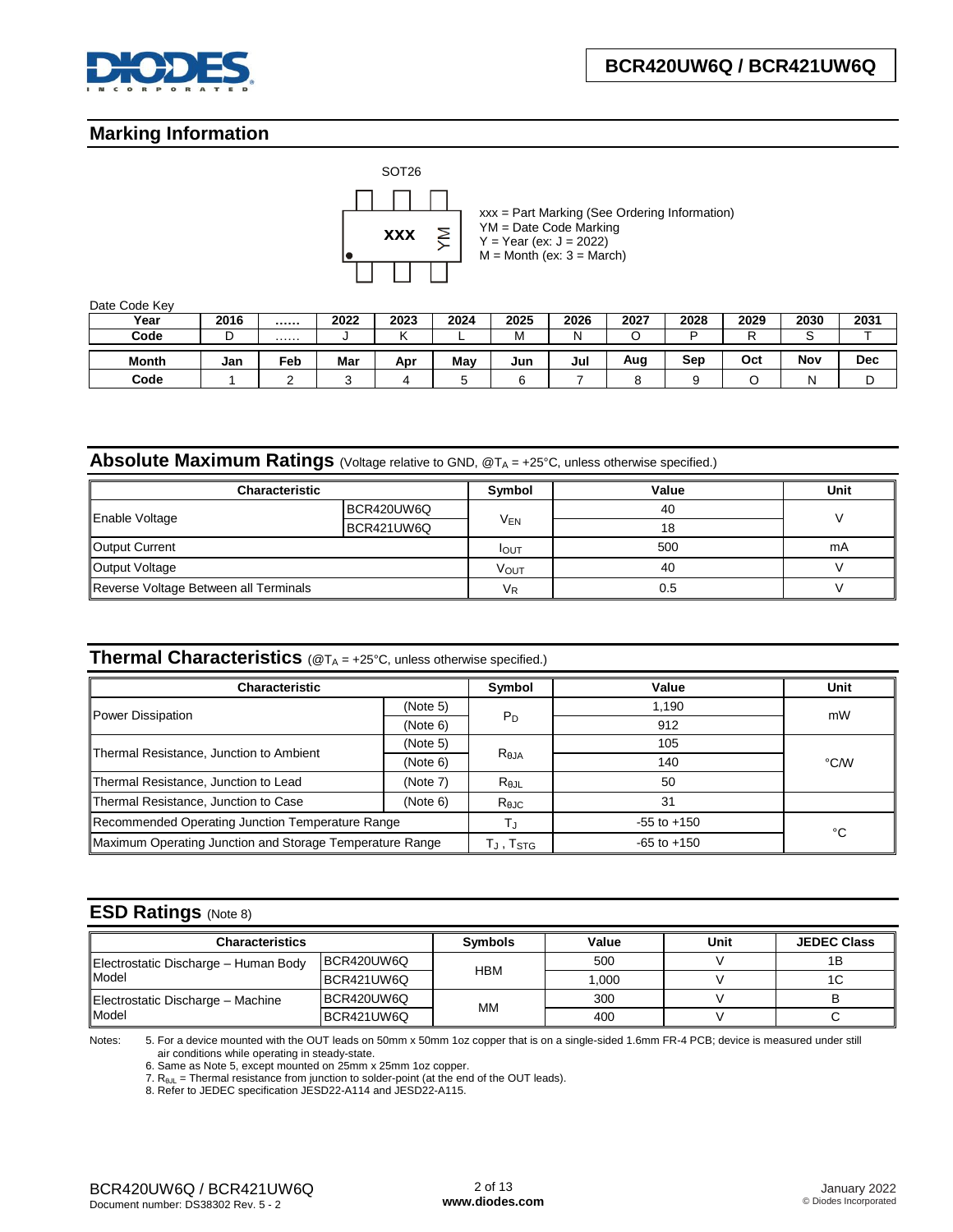

## **Electrical Characteristics** (@T<sub>A</sub> = +25°C, unless otherwise specified.)

| Characteristic                           |            | Symbol                            | Min  | Typ    | Max  | <b>Unit</b> | <b>Test Condition</b>                              |
|------------------------------------------|------------|-----------------------------------|------|--------|------|-------------|----------------------------------------------------|
| Collector-Emitter Breakdown Voltage      |            | <b>BV<sub>CEO</sub></b>           | 40   |        |      | V           | $IC = 1mA$                                         |
|                                          | BCR420UW6Q |                                   |      | 1.2    |      | mA          | $V_{EN} = 24V$                                     |
| <b>Enable Current</b>                    | BCR421UW6Q | <b>IEN</b>                        |      | 1.2    |      |             | $V_{EN} = 3.3V$                                    |
| <b>IDC Current Gain</b>                  |            | h <sub>FE</sub>                   | 200  | 350    | 500  | —           | $IC$ = 50mA; $VCE$ = 1V                            |
| <b>Internal Resistor</b>                 |            | $R_{INT}$                         | 85   | 95     | 105  | Ω           | $I_{RINT} = 10mA$                                  |
|                                          | BCR420UW6Q |                                   |      | 20     |      |             |                                                    |
| <b>Bias Resistor</b>                     | BCR421UW6Q | $R_B$                             |      | 1.5    |      | kΩ          |                                                    |
|                                          | BCR420UW6Q | <b>I</b> OUT                      | 9    | 10     | 11   | mA          | $V_{OUT} = 1.4V$ ; $V_{EN} = 24V$                  |
| Output Current                           | BCR421UW6Q |                                   | 9    | 10     | 11   | mA          | $V_{OUT} = 1.4V$ ; $V_{EN} = 3.3V$                 |
| Output Current at                        | BCR420UW6Q |                                   |      | 150    |      | mA          | $V_{\text{OUT}} > 2.0 V$ ; $V_{\text{EN}} = 24 V$  |
| $R_{\text{EXT}} = 4.9\Omega$             | BCR421UW6Q | $I_{\text{OUT}}$                  |      | 150    |      | mA          | $V_{\text{OUT}} > 2.0 V$ ; $V_{\text{EN}} = 3.3 V$ |
| Voltage Drop (VREXT)                     |            | <b>VDROP</b>                      | 0.85 | 0.95   | 1.05 | V           | $IOUT = 10mA$                                      |
| Minimum Output Voltage                   |            | $V$ OUT(min)                      |      | 1.4    |      | V           | I <sub>OUT</sub> > 18mA                            |
| Output Current Change<br>vs. Temperature | BCR420UW6Q | ΔΙουτ/Ιο                          |      | $-0.2$ |      |             | $V_{OUT} > 2.0V$ ; $V_{EN} = 24V$                  |
|                                          | BCR421UW6Q | UT                                |      | $-0.2$ |      | $\%$ /°C    | $V_{OUT} > 2.0V$ ; $V_{EN} = 3.3V$                 |
| Output Current Change                    | BCR420UW6Q | ΔΙ <sub>Ουτ</sub> /Ι <sub>Ο</sub> |      | 1      |      |             | $V_{OUT} > 2.0 V$ ; $V_{EN} = 24 V$                |
| vs. Supply Voltage                       | BCR421UW6Q | UT                                |      | 1      |      | %N          | $V_{\text{OUT}} > 2.0 V$ ; $V_{\text{EN}} = 3.3 V$ |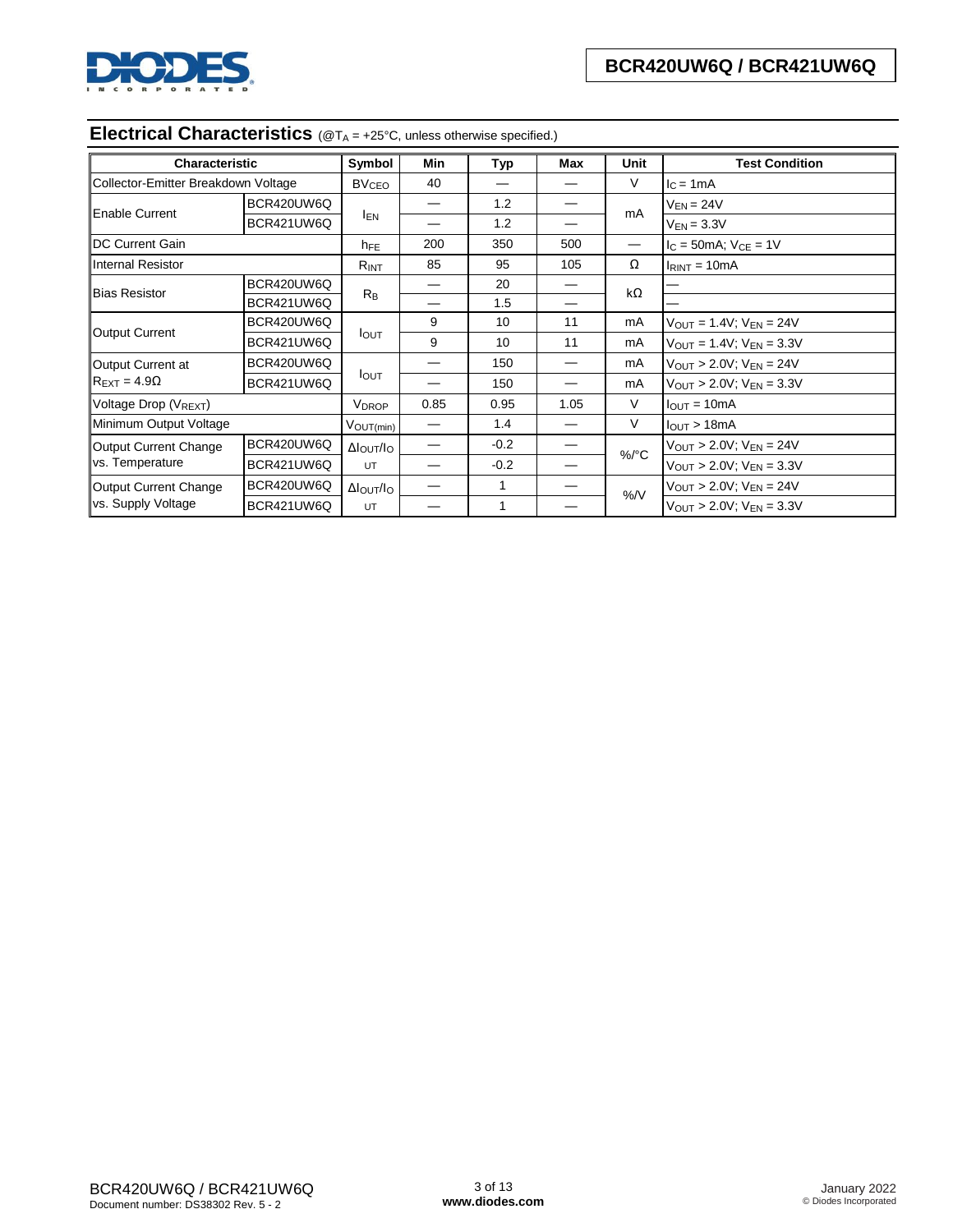

**Typical Thermal Characteristics BCR420UW6Q/BCR421UW6Q** (@T<sup>A</sup> = +25°C, unless otherwise specified.)

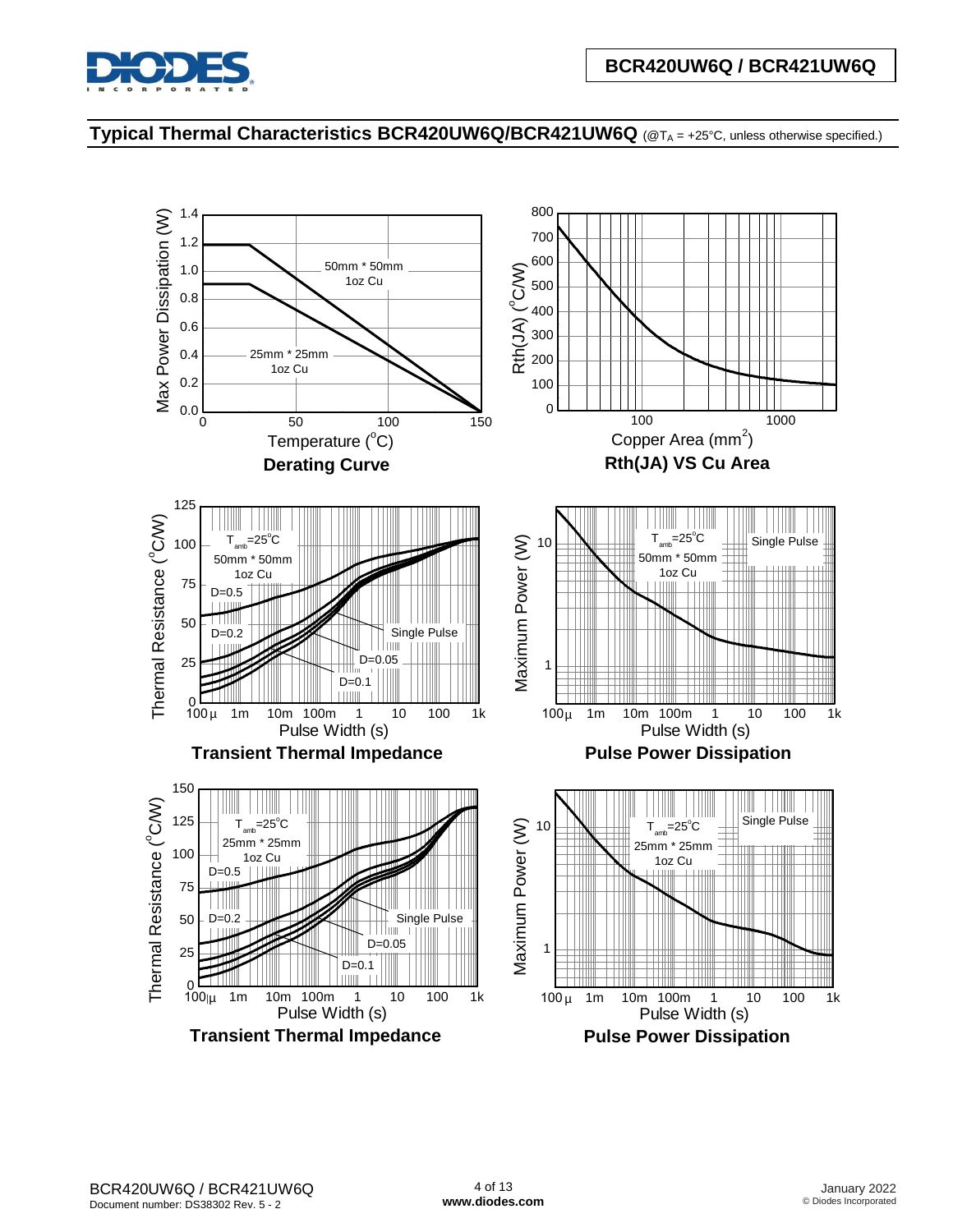

# **Typical Electrical Characteristics BCR421U** (@ TA = +25°C, unless otherwise specified.)

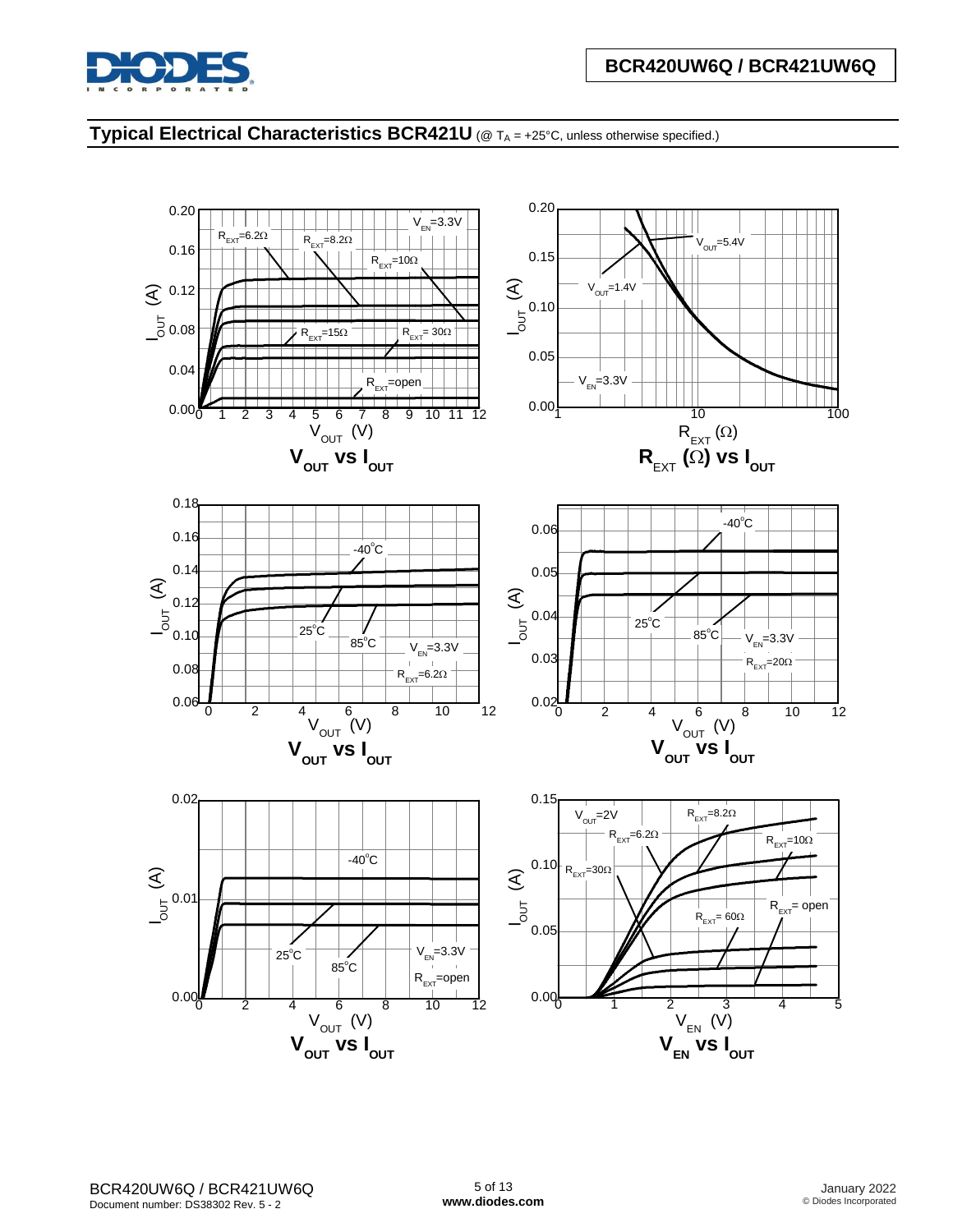

# **Typical Electrical Characteristics BCR421U** (@ TA = +25°C, unless otherwise specified.) (continued)

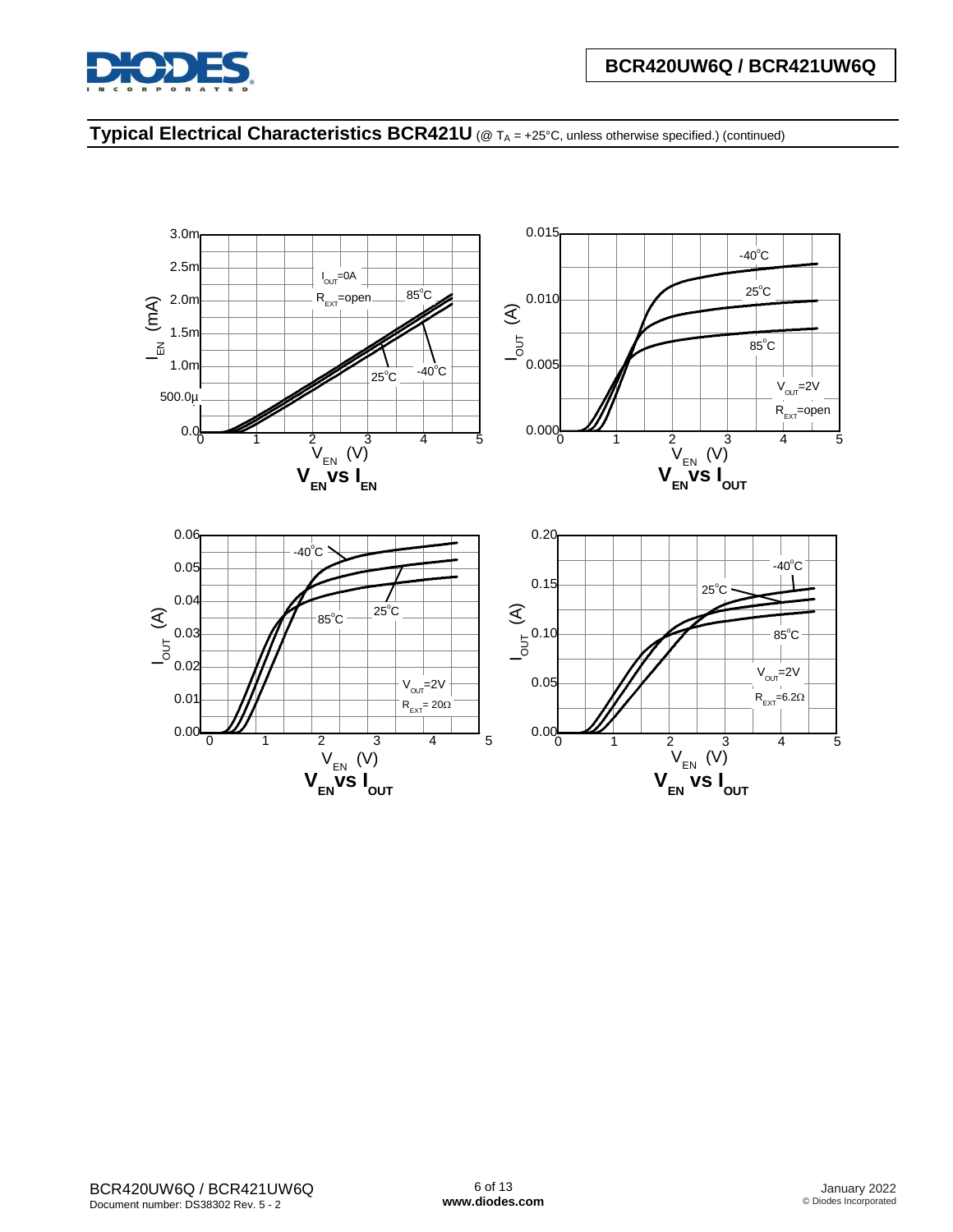

## **Typical Electrical Characteristics BCR420UW6Q** (@TA = +25°C, unless otherwise specified.)

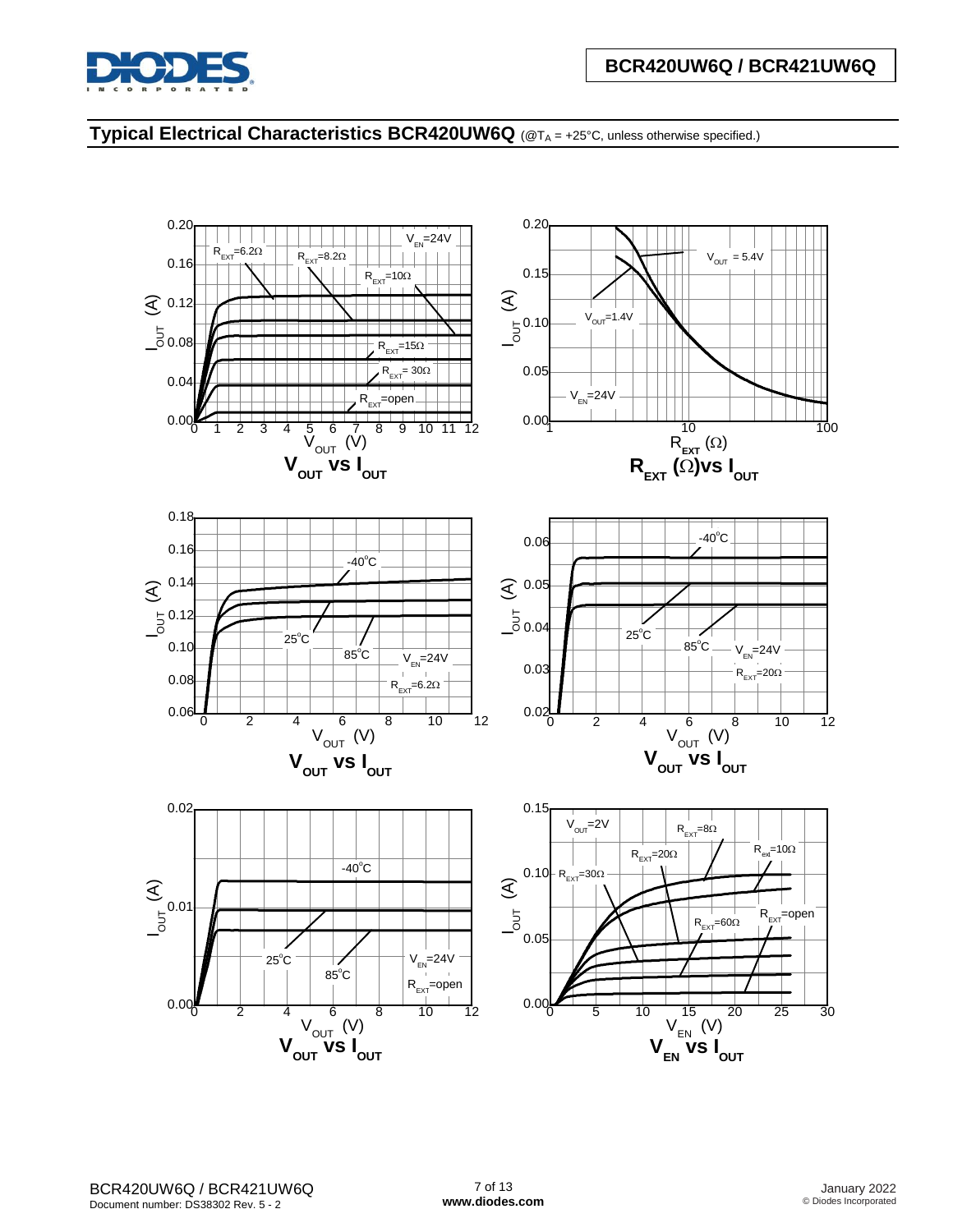

# **Typical Electrical Characteristics BCR420UW6Q** (@T<sub>A</sub> = +25°C, unless otherwise specified.) (continued)

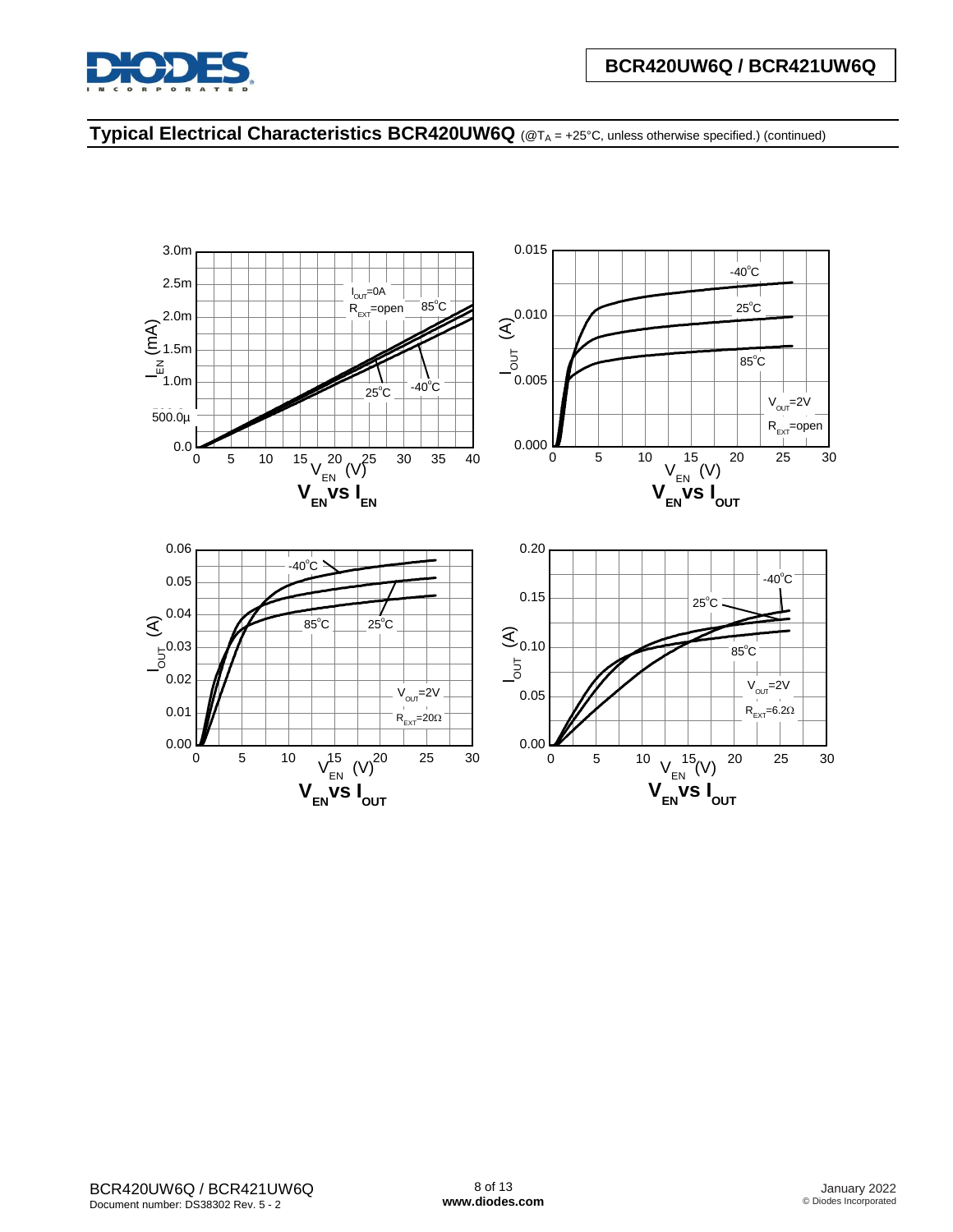

## **Application Information**



Figure 1 Typical Application Circuit for Linear Mode Current Sink LED Driver



Figure 2 Application Circuit for Increasing LED Current

The BCR420UW6Q and BCR421UW6Q are designed for driving low current LEDs with typical LED currents of 10mA to 350mA. They provide a cost-effective way for driving low current LEDs compared with more complex switching regulator solutions. Furthermore, they reduce the PCB board area of the solution as there is no need for external components like inductors, capacitors, and switching diodes.

Figure 1 shows a typical application circuit diagram for driving an LED or string of LEDs. The device comes with an internal resistor  $(R_{INT})$  of typically 95Ω, which in the absence of an external resistor, sets an LED current of 10mA (typical) from a  $V_{EN} = 3.3V$  and  $V_{OUT} = 1.4V$  for BCR421; or  $V_{EN} = 24V$  and  $V_{OUT} = 1.4V$  for BCR420. LED current can be increased to a desired value by choosing an appropriate external resistor, REXT.

The  $R_{EXT}$  Vs  $I_{OUT}$  graphs should be used to select the appropriate resistor. Choosing a low tolerance R<sub>EXT</sub> will improve the overall accuracy of the current sense formed by the parallel connection of R<sub>INT</sub> and REXT.

Two or more BCR420UW6Q/BCR421UW6Q can be connected in parallel to construct higher current LED strings as shown in Figure 2. Consideration of the expected linear mode power dissipation must be factored into the design, with respect to the design, BCR420UW6Q/BCR421UW6Q's thermal resistance. The maximum voltage across the device can be calculated by taking the maximum supply voltage and subtracting the voltage across the LED string.

 $V_{OUT} = V_S - V_{LED}$  $P_D = (V_{OUT} \times I_{LED}) + (V_{EN} \times I_{EN})$ 

As the output current of BCR420UW6Q/BCR421UW6Q increases, it is necessary to provide appropriate thermal relief to the device. The power dissipation supported by the device is dependent upon the PCB board material, the copper area and the ambient temperature. The maximum dissipation the device can handle is given by:

$$
P_D = (T_{J(MAX)} - T_A) / R_{\theta JA}
$$

Refer to the thermal characteristic graphs on Page 4 for selecting the appropriate PCB copper area.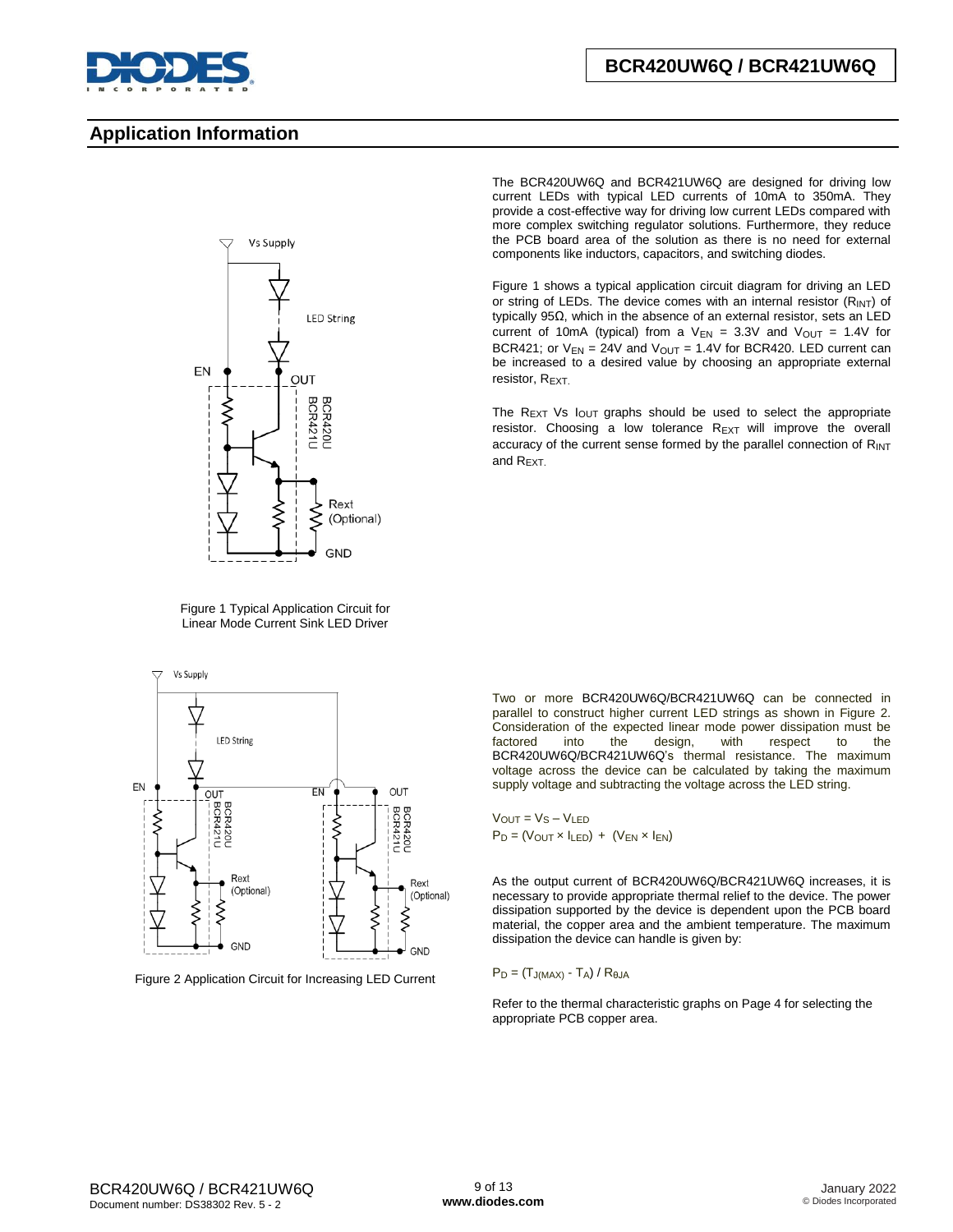

### **Application Information (continued)**

PWM dimming can be achieved by driving the EN pin. Dimming is achieved by turning the LEDs ON and OFF for a portion of a single cycle. The PWM signal can be provided by a micro-controller or analog circuitry; typical circuit is shown in Figure 3. Figure 4 shows a typical response of LED current vs. PWM duty cycle on the EN pin; PWM up to 25kHz with duty cycle of 0.5% (dimming range 200:1). This is above the audio-bandminimizing audible power-supply noise.



Figure 3 Application Circuits for LED Driver with PWM Dimming Functionality using BCR421UW6Q



Figure 4 Typical LED Current Response vs. PWM Duty Cycle for 25kHz PWM Frequency (Dimming Range 200:1)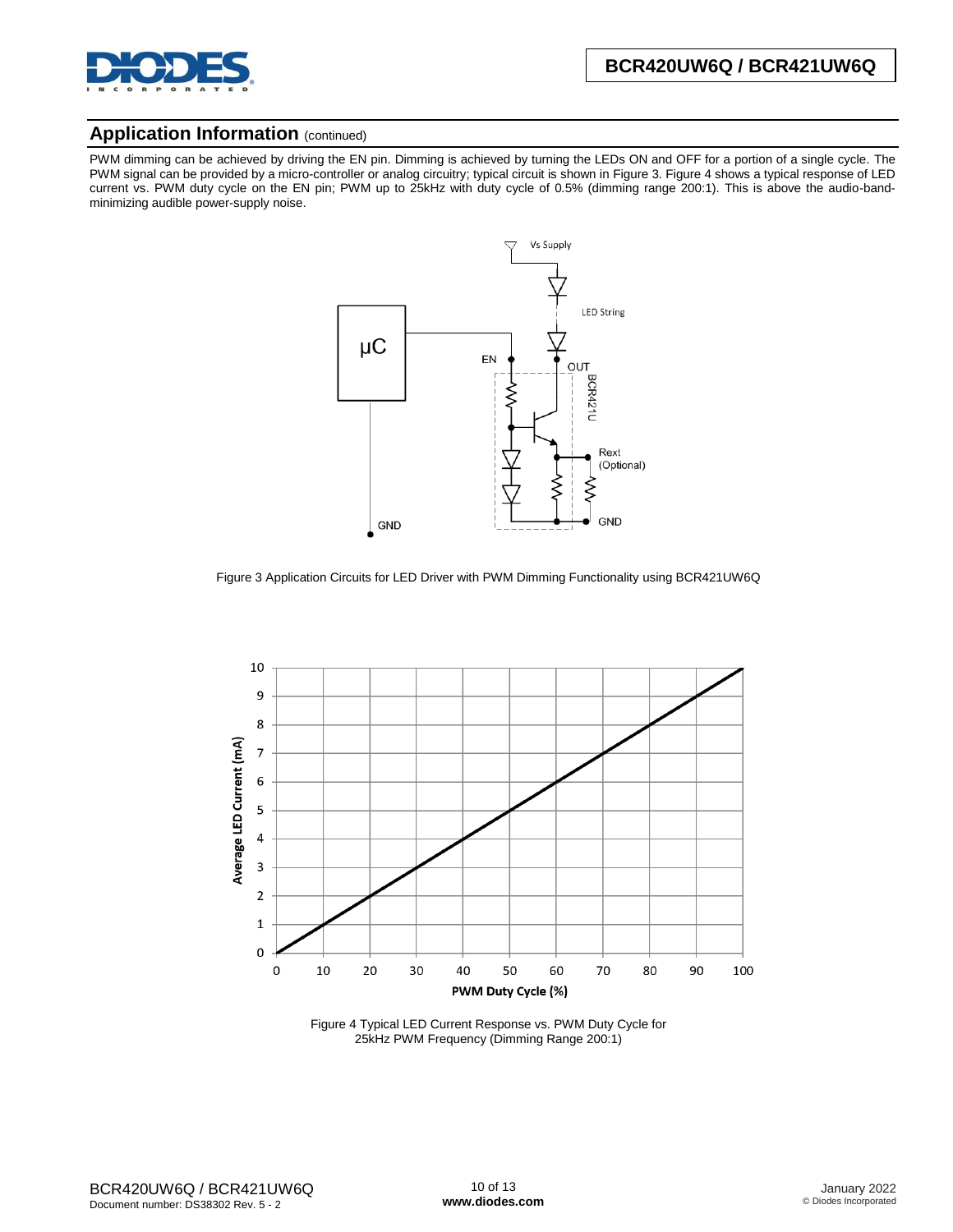



#### **Application Information** (continued)



To remove the potential of incorrect connection of the power supply damaging the lamp's LEDs, many systems use some form of reverse polarity protection.

One solution for reverse input polarity protection is to simply use a diode with a low  $V_F$  in line with the driver/LED combination. The low  $V_F$  increases the available voltage to the LED stack and dissipates less power. A circuit example is presented in Figure 5, which protects the light engine, although it will not function until the problem is diagnosed and corrected. An SDM10U45LP (0.1A/45V) is shown, providing exceptionally low  $V_F$  for its package size of 1mm x 0.6mm. Other reverse voltage ratings are available from Diodes Incorporated's website such as the SBR02U100LP (0.2A/100V) or SBR0220LP (0.2A/20V).

While automotive applications commonly use this method for reverse battery protection, an alternative approach shown in Figure 6, provides reverse polarity protection and corrects the reversed polarity, allowing the light engine to function.

The BAS40BRW incorporates four low  $V_F$  Schottky diodes in a single package, reducing the power dissipated and maximizes the voltage across the LED stack.

Figure 7 shows an example configuration for 350mA operation using BCR421UW6Q. In such higher current configurations, adequate



Figure 6 Application Circuit for LED Driver with Assured Operation Regardless Of Polarity



Figure 7 Example for 350mA Operation using BCR421UW6Q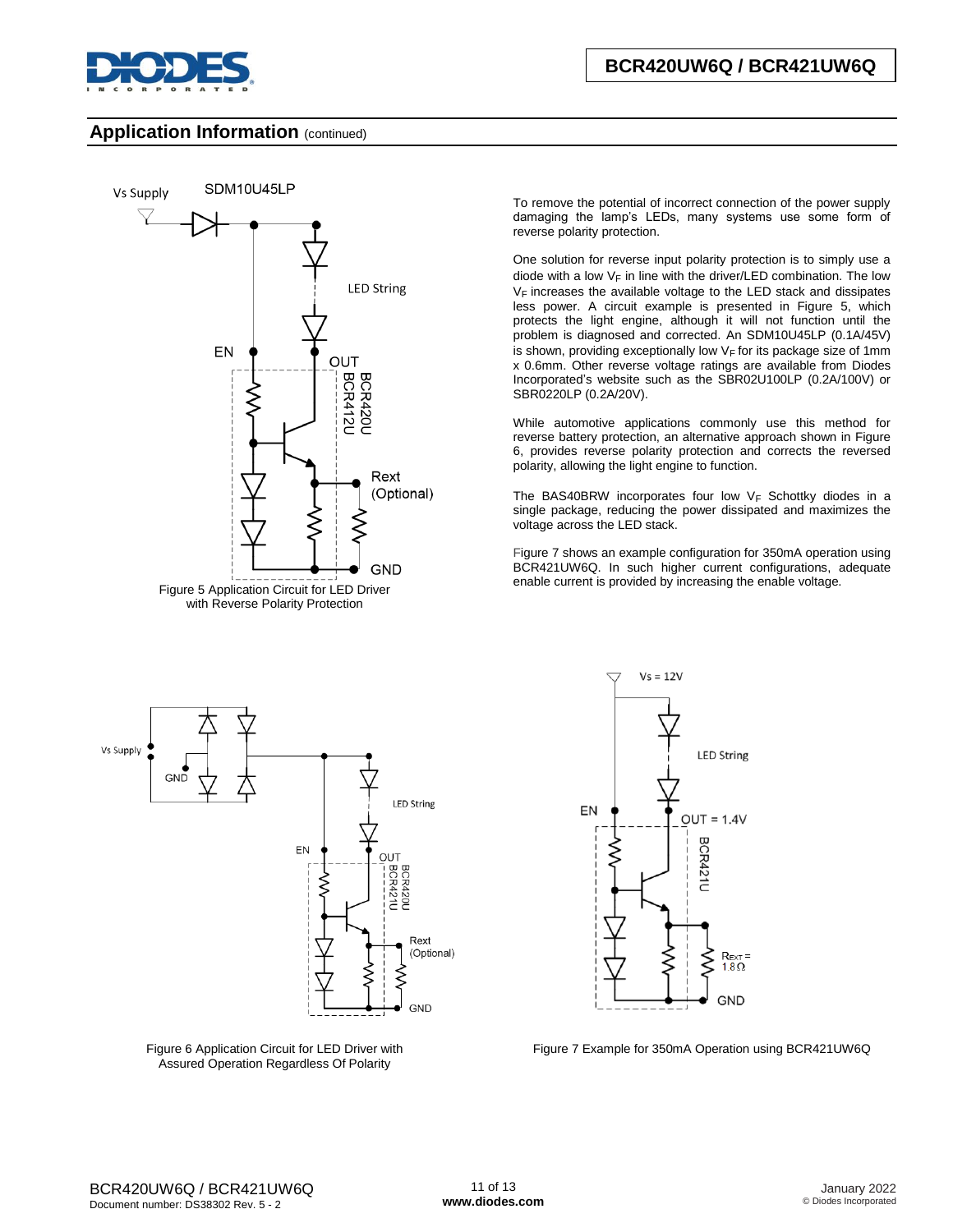

### **Package Outline Dimensions**

Please see http://www.diodes.com/package-outlines.html for the latest version.



| Dim            | Min   | Max  | <b>Typ</b> |  |  |  |  |  |
|----------------|-------|------|------------|--|--|--|--|--|
| A <sub>1</sub> | 0.013 | 0.10 | 0.05       |  |  |  |  |  |
| A <sub>2</sub> | 1.00  | 1.30 | 1.10       |  |  |  |  |  |
| A <sub>3</sub> | 0.70  | 0.80 | 0.75       |  |  |  |  |  |
| b              | 0.35  | 0.50 | 0.38       |  |  |  |  |  |
| c              | 0.10  | 0.20 | 0.15       |  |  |  |  |  |
| D              | 2.90  | 3.10 | 3.00       |  |  |  |  |  |
| е              |       |      | 0.95       |  |  |  |  |  |
| е1             |       |      | 1.90       |  |  |  |  |  |
| E              | 2.70  | 3.00 | 2.80       |  |  |  |  |  |
| E <sub>1</sub> | 1.50  | 1.70 | 1.60       |  |  |  |  |  |
| L              | 0.35  | 0.55 | 0.40       |  |  |  |  |  |
| a              |       |      | 8°         |  |  |  |  |  |
| а1             |       |      | $7^\circ$  |  |  |  |  |  |
| nensions       |       |      |            |  |  |  |  |  |

# **Suggested Pad Layout**

Please see http://www.diodes.com/package-outlines.html for the latest version.



| <b>Dimensions</b> | Value (in mm) |
|-------------------|---------------|
| C                 | 2.40          |
| C1                | 0.95          |
| G                 | 1.60          |
| x                 | 0.55          |
|                   | 0.80          |
|                   | 3.20          |

**SOT26**